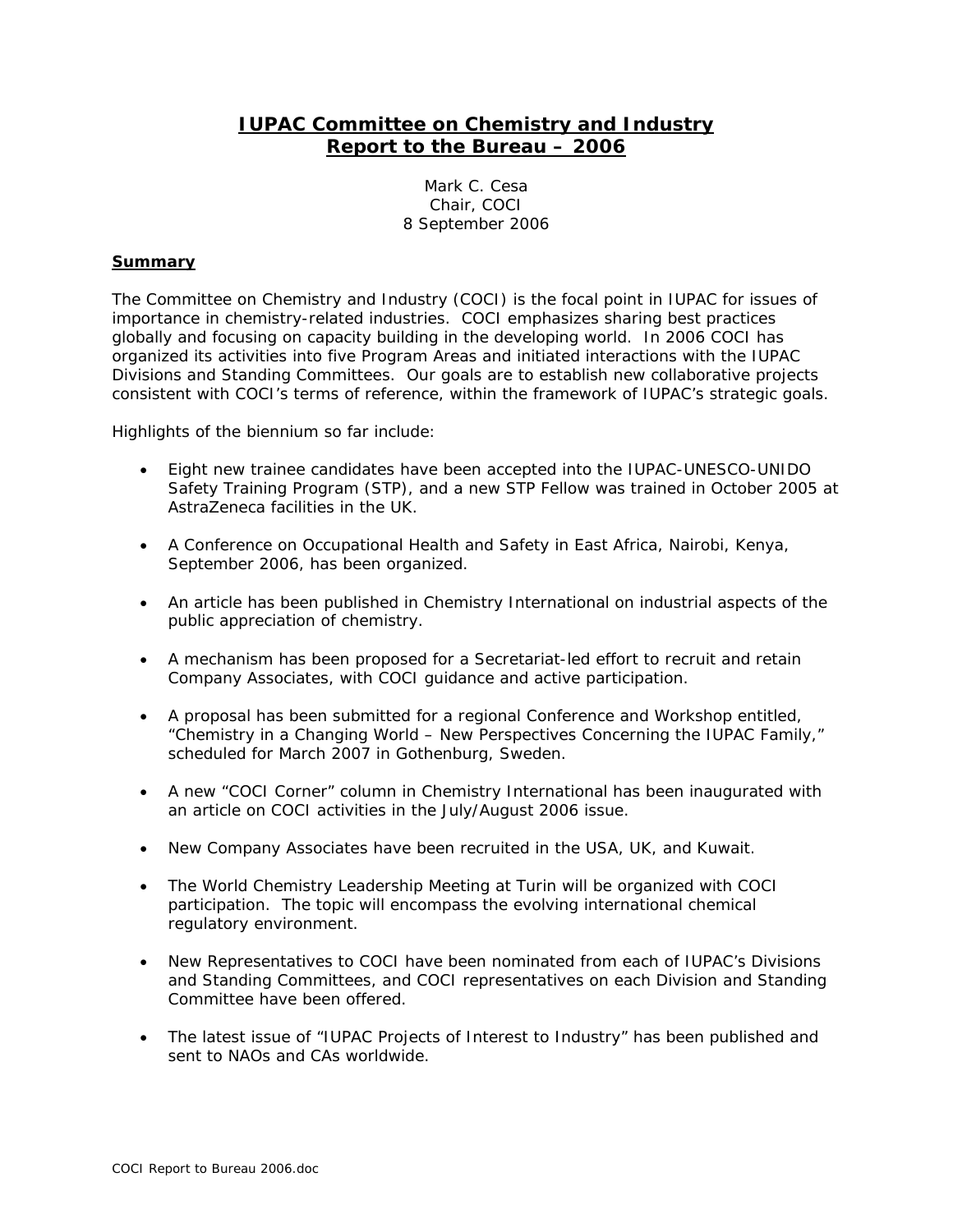## **Background**

The IUPAC Committee on Chemistry and Industry (COCI) strives to fulfill its objectives as set forth in its Terms of Reference. These principal objectives are paraphrased here:

- Advise the President and Executive Committee on options and actions by which IUPAC could become more attractive to increased participation by scientists in industry;
- Develop and maintain an active program to recruit, guide and inform Company Associates;
- Develop liaisons with national and international associations that represent chemical industries, chemical societies, and international bodies involved in scientific and industrial development; and
- Initiate and maintain a portfolio of projects with implications for industry.

All of these objectives are intended to contribute to the achievement of the following IUPAC strategic goals:

- Objectively addressing global issues in the chemical sciences;
- Assisting chemistry-related industry in its contributions to sustainable development, wealth creation, and improvements in the quality of life;
- Fostering communication among individual chemists and scientific organizations, with special emphasis on the needs of chemists in developing countries;
- Contributing to the public appreciation of chemistry; and
- Broadening the IUPAC membership base and enhancing diversity in membership in IUPAC bodies.

The 2005 Vice President's Critical Assessment favorably mentioned COCI's efforts in 2004-5, particularly in project coordination and in public appreciation of chemistry. A call was made in the VPCA to be more aggressive in promoting IUPAC's CA program and to address the role of IUPAC as an NGO and its coordination with UNESCO and other agencies.

COCI has made significant progress in these areas. The following will describe in more detail the structure, function and activities of COCI in relation to these objectives and goals.

#### **Structure and Function**

#### **Meetings**

## COCI Strategy/Project Planning Meeting, RTP, NC USA, April 2006

COCI held a strategy and project**-**planning meeting at Secretariat headquarters in Research Triangle Park, NC USA in April 2006. Strategy and organization were reviewed. COCI reconfirmed is strategic emphasis on projects that share best practices globally and focus on:

Capacity building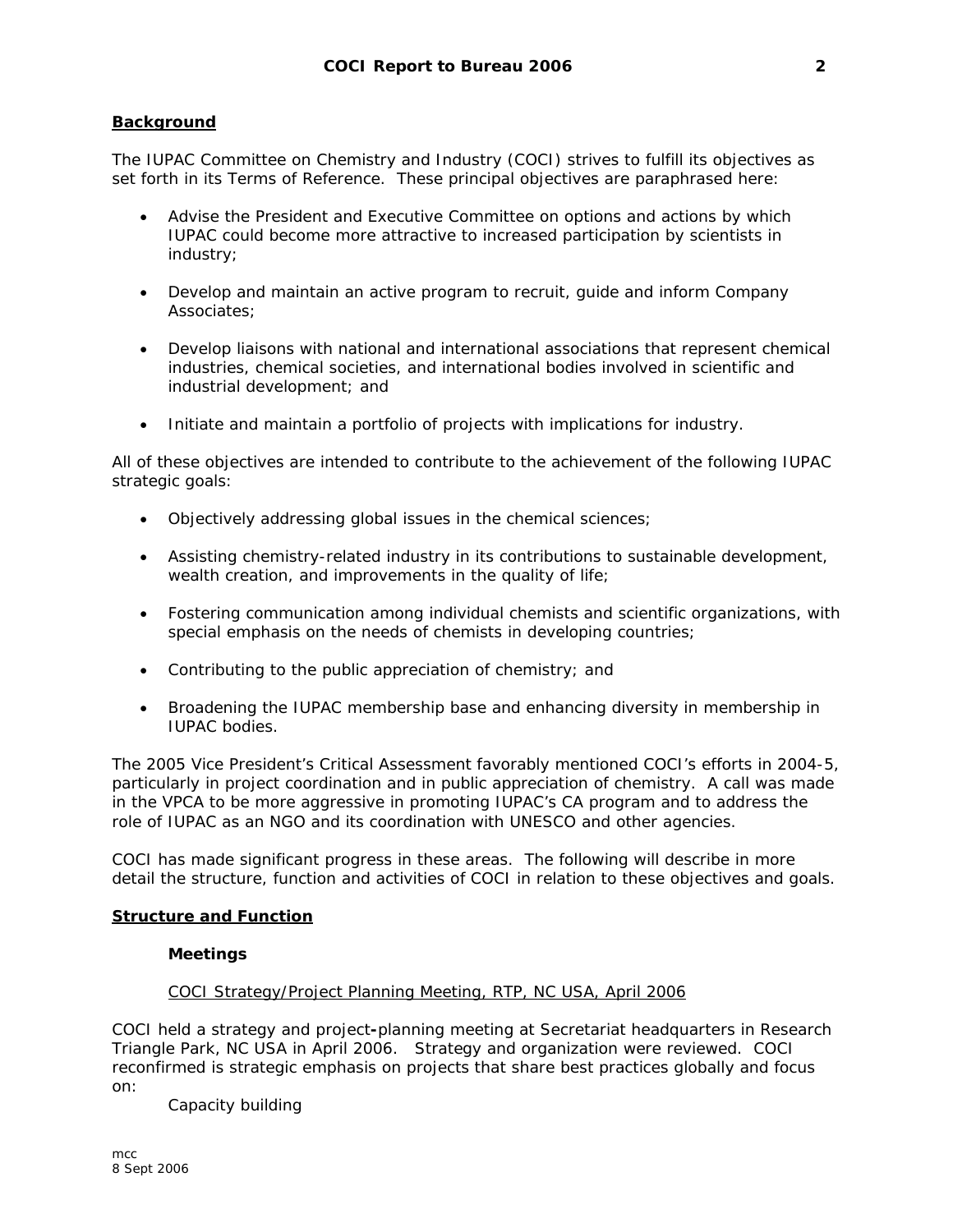Public appreciation of chemistry The authoritative role of IUPAC as an NGO Reputation and trust Enabling public and political debates.

Attendees toured the research facilities of Syngenta in Research Triangle Park, NC during the meeting.

Continuing the organizational structure developed by TM and COCI past chair David Evans, COCI has a leadership team which oversees projects and budget along with Programs led by Titular Members and staffed by Members and National Representatives. This structure is designed to facilitate generation of new projects and to foster collaboration with IUPAC Divisions and Standing Committees and with the industrial chemical community. For all projects generated by COCI, industrial financial support is necessary, and industrial support is in place for all current projects.

Finance and Budget is headed by COCI Secretary and Treasurer Mike Booth. The function is charged with managing the project and operating budgets, assisting with reimbursements of allowable expenses, and tracking spending on COCI projects and contracts with Projects Coordinator and TM Aldo Alles.

The Projects Coordination function, led by Alles, assists members in preparation and submission of project proposals, coordinates sources of funding inside IUPAC and externally, liaises with the IUPAC Projects Committee and Evaluation Committee, and monitors progress on and completion of projects.

The Health, Safety and Environmental Program is led by Mark Cesa, with assistance from Booth, Alles, AM Khalida Al-Dalama, and AM Esma Toprak. This program administers the IUPAC-UNESCO-UNIDO Safety Training Program, along with regional workshops on Health, Safety and Environmental Management.

COCI's efforts on Public Appreciation of Chemistry are led by Evans. COCI works with CCE on its program in PAC and provides support and input from the industrial perspective, assuring coordination with and differentiation from the myriad efforts in PAC worldwide.

The NAO/Company Associates Recruitment and Retention Program is led by TM Akira Ishitani, with Evans and TM Jonas Unger. Responsibilities include recruitment and retention of Company Associates in collaboration with the Secretariat, recruitment of National Representatives, and communication with NAOs and CAs on IUPAC matters of interest to industry.

The NGO/IGO/Trade Association Program is led by TM Colin Humphris, with NR Bernard West (Canada) and TM Alex Pokrovsky. The participants in this program build liaisons with trade associations such as CEFIC and ACC, make connections with government and nongovernmental organizations such as UNESCO and ICCA, and assist IUPAC's establishment of NGO and IGO roles with relevant organizations. As such, this program provides access to IUPAC as the "Scientific Straight-edge" on urgent industrial/governmental issues.

NR and Bureau Member Alan Smith (UK) leads the Division and Standing Committee Collaboration Program. Responsibilities include recruitment of representatives from the Divisions and Standing Committees to COCI, and of COCI members as representatives of COCI on the Divisions and Standing Committees.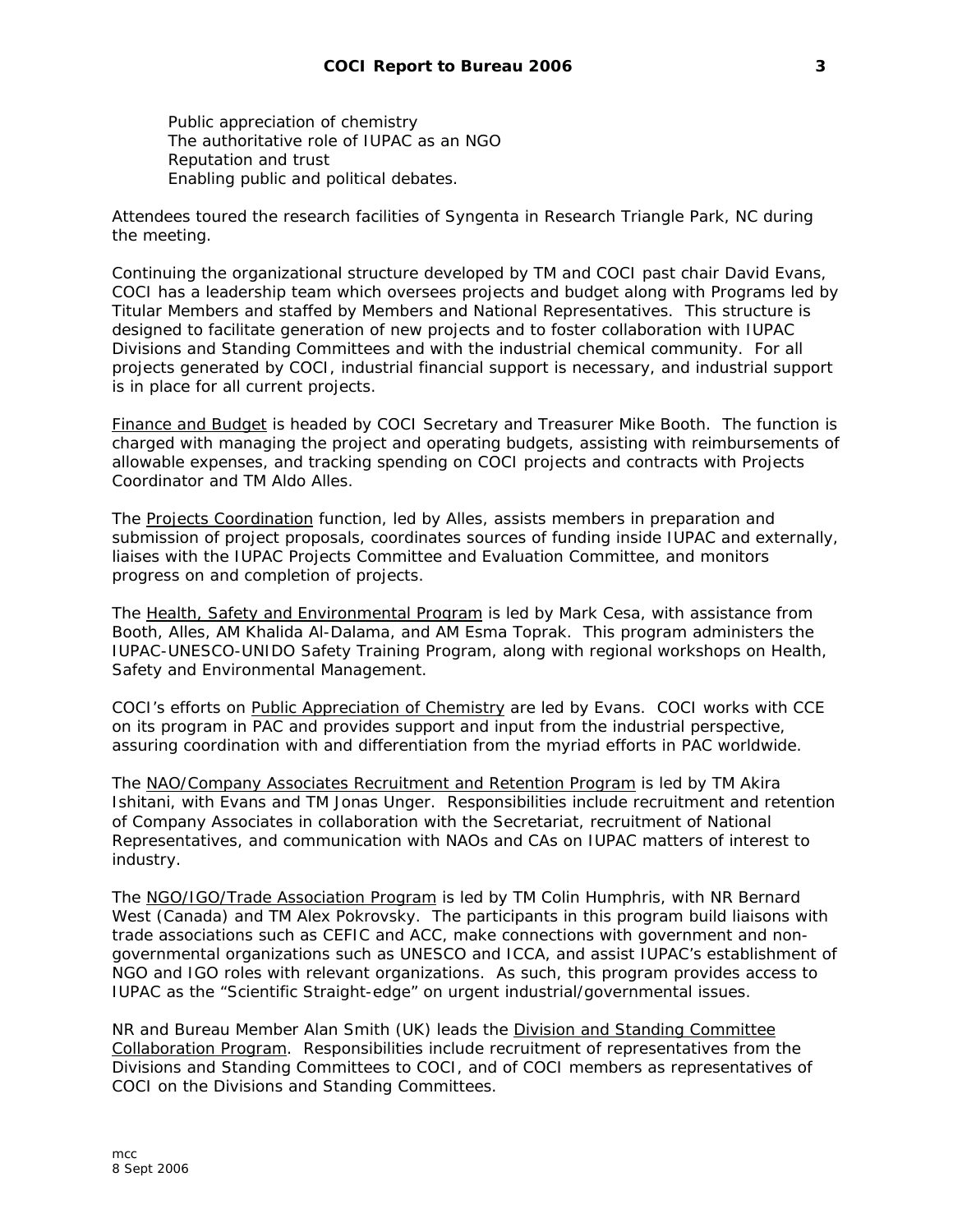## COCI Annual Meeting, Chicago, IL USA, July 2006

The annual meeting of COCI was held in July 2006 at the suburban Chicago, IL USA research facilities of INEOS USA LLC and BP. This meeting dealt primarily with progress on existing projects and development of new projects. In addition, representatives from Division VII (Tom Perun) and CHEMRAWN (John Malin) attended to provide perspectives on their programs and projects and to suggest possible areas for collaboration. As a result of this meeting and other discussions, representation by COCI at the CCE and CHEMRAWN annual meetings was arranged, and new areas for possible collaboration were identified. COCI members also visited the corporate research facilities of Nalco Chemical Co. in Naperville, IL and toured Fermilab in nearby Batavia.

Below are summaries of progress and status on activities in all the COCI program areas.

## **Accomplishments**

1. In the **Health, Safety and Environmental Program**, there were substantial accomplishments in the IUPAC-UNESCO-UNIDO Safety Training Program (STP). First, a highly successful and well-attended STP Workshop was held at the Beijing IUPAC Congress. Trainees gave presentations on their activities in their home countries, a plenary lecturer, Dr. Mu Shan Jun gave an excellent talk on the state of HSE practices in Chinese industry, and a panel discussion on improvements to the STP was held. More information can be found at: http://www.iupac.org/projects/2004/2004-031-1-022.html and http://www.iupac.org/publications/ci/2005/2706/1\_beijing.html.

In October 2005 STP Fellow Prof. Said Bayomi of Mansoura University, Egypt received training in AstraZeneca facilities in the UK. The STP Brochure and application form have been updated; these files, along with Prof. Bayomi's written report, are available for download at the STP Web page: http://www.iupac.org/standing/coci/safety-program.html.

Due in large part to the Call for Applicants in *Chemistry International*, written by Fabienne Meyers (http://www.iupac.org/publications/ci/2006/2802/iw3\_safety.html), eight trainee candidates from among over ten new applicants have been accepted into the Safety Training Program and are awaiting assignment to Host Companies. The new trainee candidates are from Nigeria, Uruguay, Morocco, India, Ghana, Tanzania, Zimbabwe, and Pakistan. A similar call for Host Companies will appear in an upcoming issue of *CI*. There is a current shortage of Host Companies, and all COCI members have been asked to canvass the CAs in their home countries for interest in participation. Host Companies provide for local expenses for trainees during their visits.

A proposal for a Workshop on the STP as part of the 2007 IUPAC Congress in Turin has been submitted to the Congress organizers.

COCI has collaborated with STP Fellow Kelvin Khisa to organize a Conference on Occupational Health and Safety in East Africa in September 2006 in Nairobi, Kenya (http://www.iupac.org/publications/ci/2006/2803/2803-pp35-37.pdf; http://www.iupac.org/projects/2005/2005-046-1-022.html). The budget for this conference includes industrial financial support. Growth of the HSE Program is being sought via new sources of funding and publicity through, for example, ICCA and related organizations. A similar conference for the Middle East is in the early planning stages.

2. The Program on **Public Appreciation of Chemistry** is working closely with CCE to provide industrial perspectives on this critical activity of the Union, and Evans has published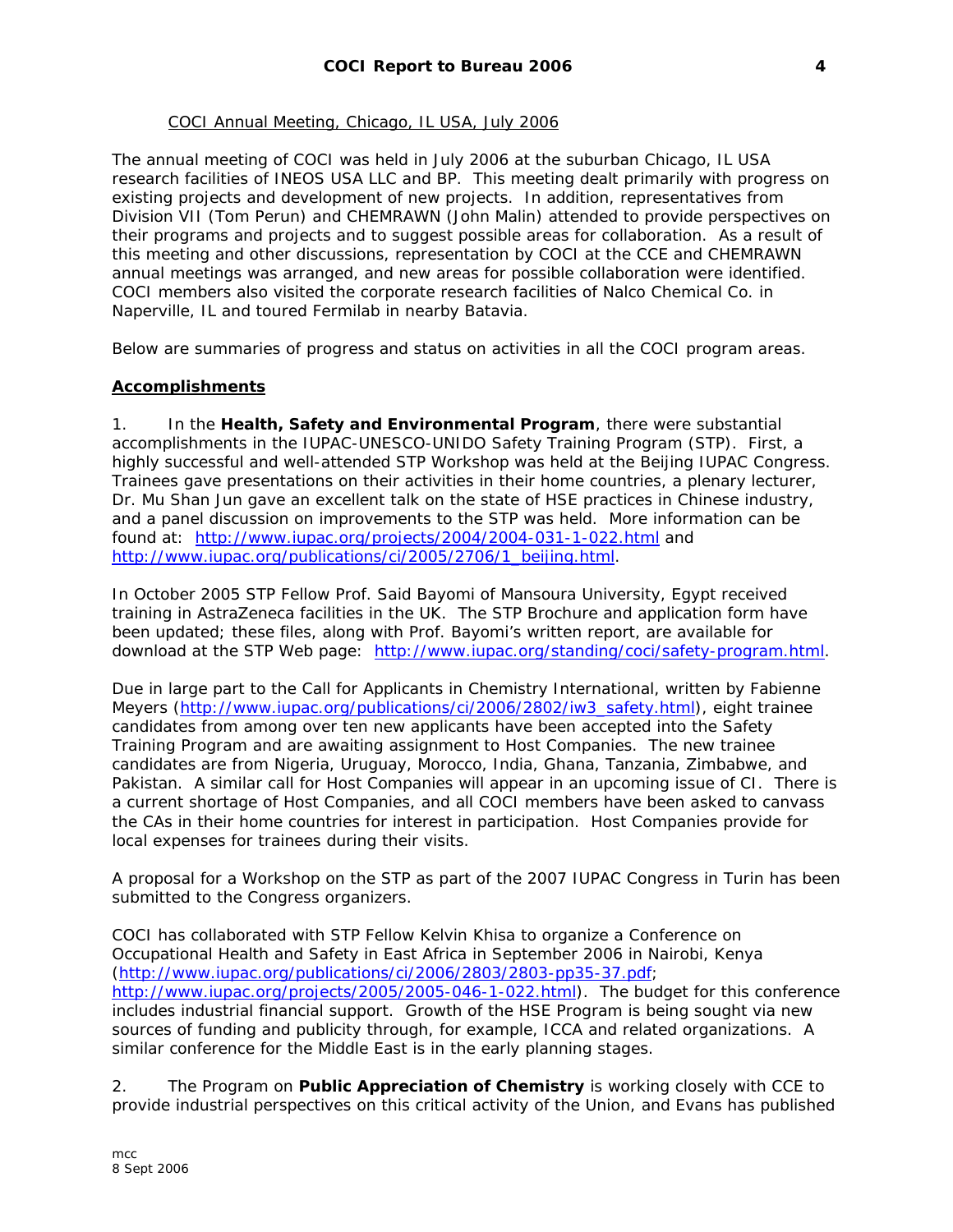an entertaining article in *CI* on industrial aspects of public appreciation of chemistry (http://www.iupac.org/publications/ci/2006/2804/3\_Evans.html). Also in preparation is a guide for chemists making presentations to members of the public on scientific issues.

CD-ROMs containing the DIDAC educational materials in Chinese have been prepared in collaboration between Pokrovsky and Jinliang Qiao of Sinopec. As noted in earlier reports to the Bureau, oversight of activities of IUPAC in DIDAC is being transferred to CCE.

3. Within the **NAO and CA Recruitment and Retention Program**, the issue of CA recruitment and retention has gotten serious attention. The committee is in agreement that Company Associates view these well-known contributions of IUPAC as the principal benefits of CA membership:

- Nomenclature
- Products such as InChI
- Standards, physical constants, etc.
- Publications and monographs
- Conferences

Also recognized is that, while several NAOs have active and successful recruitment programs for Company Associates and use the CA subscriptions to finance their activities (such as Young Observer programs or travel grants to IUPAC conferences and Congresses), many NAOs do not actively recruit CAs and already rely on the Secretariat to handle dues collection and communication regarding their CAs.

In response to this situation and the continuing interest in IUPAC in recruiting and retaining CAs, a mechanism for a Secretariat-led effort to recruit and retain Company Associates, with COCI guidance and active participation, has been drafted by Evans, Ishitani and Unger and discussed with Secretariat staff at the April and July COCI meetings. This mechanism contains the following recommendations:

- Leadership by a Secretariat employee as Program Leader, who will have overall responsibility for program, be accountable to the IUPAC Executive Committee for progress, and be responsible for CA recruitment with the proactive assistance of COCI and the NAOs. The Secretariat will then be the key repository for information and records on the program, such as the CA database. The Program Leader will handle invoicing and receipt of annual CA subscriptions for those NAOs who wish to have Secretariat take this responsibility, and for record-keeping and informational support for NAOs who actively take on CA recruitment.
- COCI will appoint a TM to assist the Program Leader directly. This person will coordinate personal regional contacts by all COCI members to both industry and NAOs and will coordinate preparation of materials for CA recruitment, including brochures, project lists, etc. This person will then be the focal point within IUPAC for communication of CA benefits and activities, and will communicate the results of project and program developments in COCI to enhance the perception of benefits to CAs.

The proposal for this new CA recruitment and retention process will be sent separately to the Secretariat and ExCom members in advance of the Madrid Bureau meeting, for their comments and endorsement.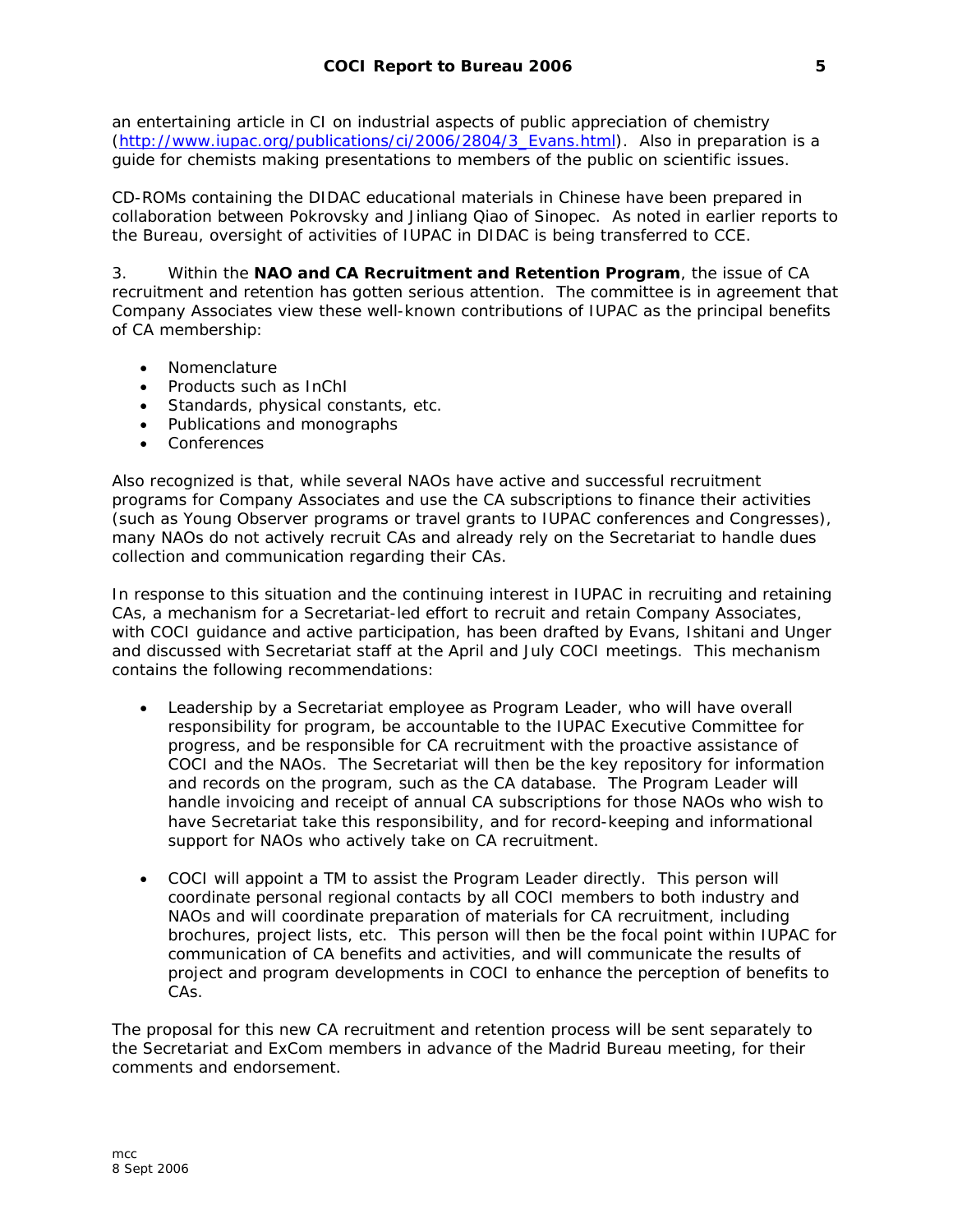A draft of a revised CA Brochure has been completed and is now being edited for printing. COCI would like to explore options for funding for the revised CA brochure (see above) to underpin the CA recruitment and retention effort, and we suggest that the Secretariat support this activity.

Very importantly, new Company Associates in the USA, UK (http://www.iupac.org/publications/ci/2006/2801/iw3\_newCAs.html), and Kuwait (http://www.iupac.org/publications/ci/2005/2706/iw4\_newCAs.html) have been recruited since the Beijing Congress and General Assembly. Evans and AM Khalida Al-Dalama have been very successful at CA recruiting in the UK and Kuwait.

Communication with CAs is an important goal in the CA and NAO Program. In order to ensure that programs and projects in COCI and IUPAC are congruent with the needs of the chemistry-related industries, Unger has submitted a project proposal for a regional Conference and Workshop entitled, "Chemistry in a Changing World – New Perspectives Concerning the IUPAC Family," (Project No. 2006-030-1). At this Conference and Workshop, planned for Gothenburg, Sweden in March 2007, the views and needs of NAOs and CAs will be gathered and addressed to foster new collaborations. Industrial financial support has been secured for this Workshop. We hope that this Conference will serve as a model for future regional meetings worldwide.

Ishitani, Evans and Unger have all made personal visits to their NAOs and Company Associates to review activities in IUPAC and COCI and to recruit new Company Associates. Unger has visited companies and universities in Italy to recruit new CAs, an Italian NR, and participants in COCI activities at the 2007 Congress and General Assembly in Turin.

A new "COCI Corner" column in *CI* has been started with an article on COCI activities in the July/August 2006 issue (http://www.iupac.org/publications/ci/2006/2804/2804-pp17- 19.pdf). The COCI Corner will be a regular feature in *CI* and will be the place where COCI news, articles from and by Company Associates, and developments in industrially-related chemistry will be found. The increase in the number of articles on industrially related topics in *CI* is a source of pride for COCI. See for example this article on nanotechnology in sports, authored by Smith:

(http://www.iupac.org/publications/ci/2006/2801/2\_smith.html) and this article on petrochemical technology in China:

(http://www.iupac.org/publications/ci/2006/2803/1\_wang.html).

4. The **NGO/IGO/Trade Associations Program** is a focus for NGO status for IUPAC with groups involved in activities of industrial chemical interest and for collaboration with international groups that impact the chemical sciences. COCI will help organize the World Chemistry Leadership Meeting at Turin, whose topic will center on the evolving international chemical regulatory environment. Humphris and Cesa have consulted with IUPAC Past President Leiv Sydnes on the content of the 2007 WCLM. Included in the 2007 WCLM program will be presentations on the impact of REACH and SAICM, and the scientific developments and issues impacting the chemical sciences from industrial and academic perspectives.

In addition, close association with UNESCO, facilitated by Pokrovsky, has greatly assisted COCI efforts via financial support for several of COCI's projects.

Finally, in recognition of the importance of Responsible Care in the development of best practice in the developed and developing world, West is preparing a new project proposal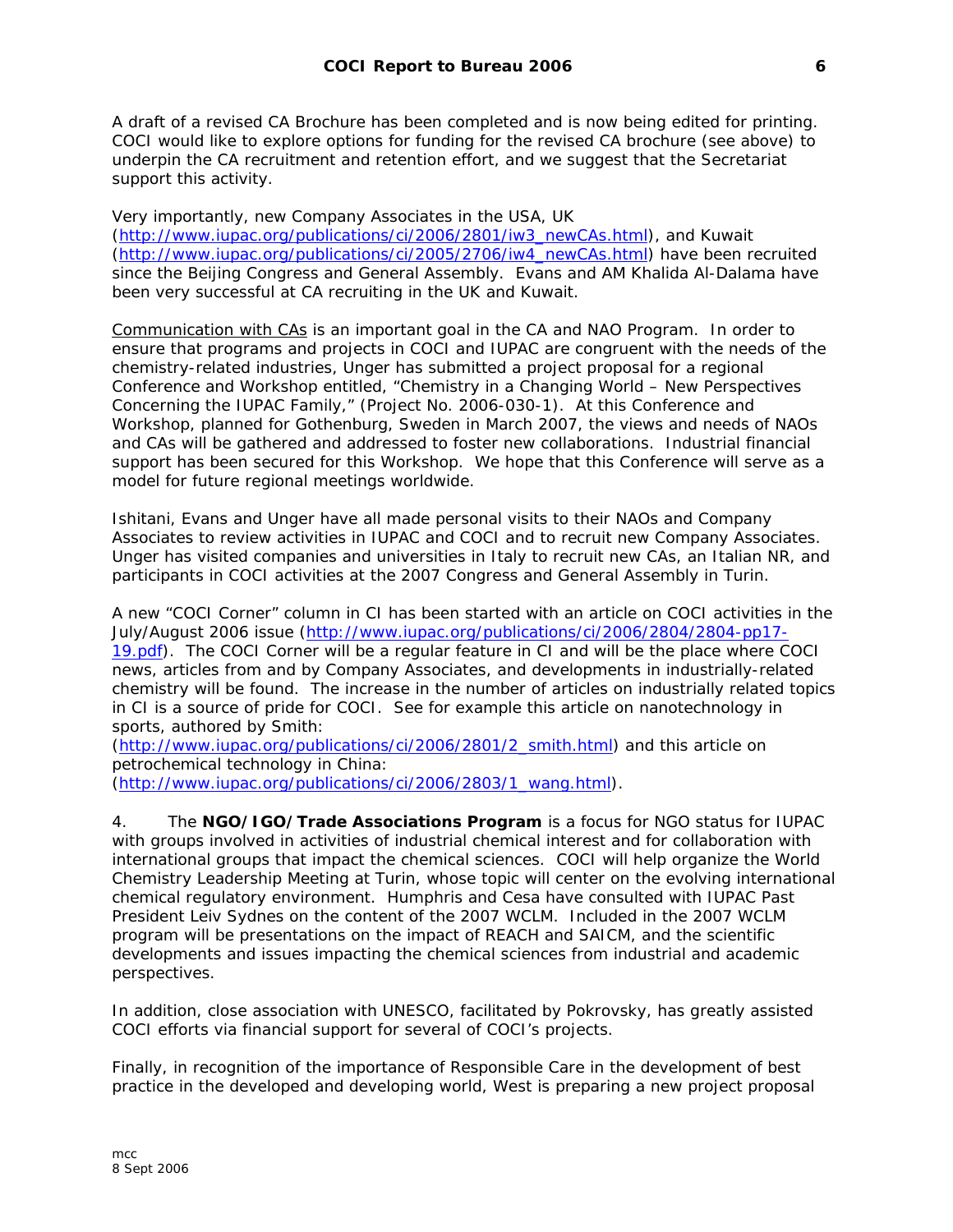for the first in a series of case studies/monographs on the responsible handling, manufacture and distribution of chemicals.

5. New Representatives from each of IUPAC's Divisions and Standing Committees to COCI have been recruited, and COCI representation on each Division and Standing Committee has been offered, as part of the **Division/Standing Committee Collaboration Program**'s efforts to build new collaborative projects of industrial interest.

| Division / Standing Committee | Representative to COCI       |
|-------------------------------|------------------------------|
| Division I                    | Prof John Dymond (UK)        |
| Division II                   | Dr. Markku Leskala (Finland) |
| Division III                  | Prof Janine Cossy (France)   |
| Division IV                   | Dr William Work (USA)        |
| Division V                    | Dr Ales Fajgeli (Austria)    |
| Division VI                   | Dr Keiji Tanaka (Japan)      |
| Division VII                  | Dr Tom Perun (USA)           |
| Division VIII                 | Dr Alan McNaught (UK)        |
| CCE                           | Prof. Peter Mahaffy (Canada) |
| CHEMRAWN                      | Dr John Malin (USA)          |

These representatives will receive relevant communications on COCI activities and will be invited to COCI meetings. COCI would like to suggest that we explore possibilities for enhancing operating budgets as needed to fund travel for representatives from Divisions and SCs, and for COCI representatives on the divisions and SCs, to foster collaborations and generation of new projects.

At the COCI annual meeting, presentations were made by Tom Perun of Division VII and by John Malin of CHEMRAWN on their activities, with focus on potential relevance to industry and possible future collaboration with COCI. At that meeting and elsewhere, arrangements were made for COCI representation by Pokrovsky at the CCE annual meeting in Seoul and by West at the CHEMRAWN annual meeting in Canada. A possibility for collaboration between CCE, Division VII, and possibly COCI was noted on preparation of CD-ROMs containing the Division VII educational modules and glossaries on toxicology. At the CHEMRAWN meeting, ideas for possible round-table discussions at the 2007 Council meeting were listed.

Evans provided a critical review from COCI's perspective of a project proposal on Chemistry for Biology.

The latest issue of "IUPAC Projects of Interest to Industry" has been published and sent to NAOs and CAs worldwide (http://www.iupac.org/standing/coci/Div-Projects-sum\_04- 2006.pdf).

## **Plans and Challenges**

Here are listed COCI's plans for the remainder of the biennium: